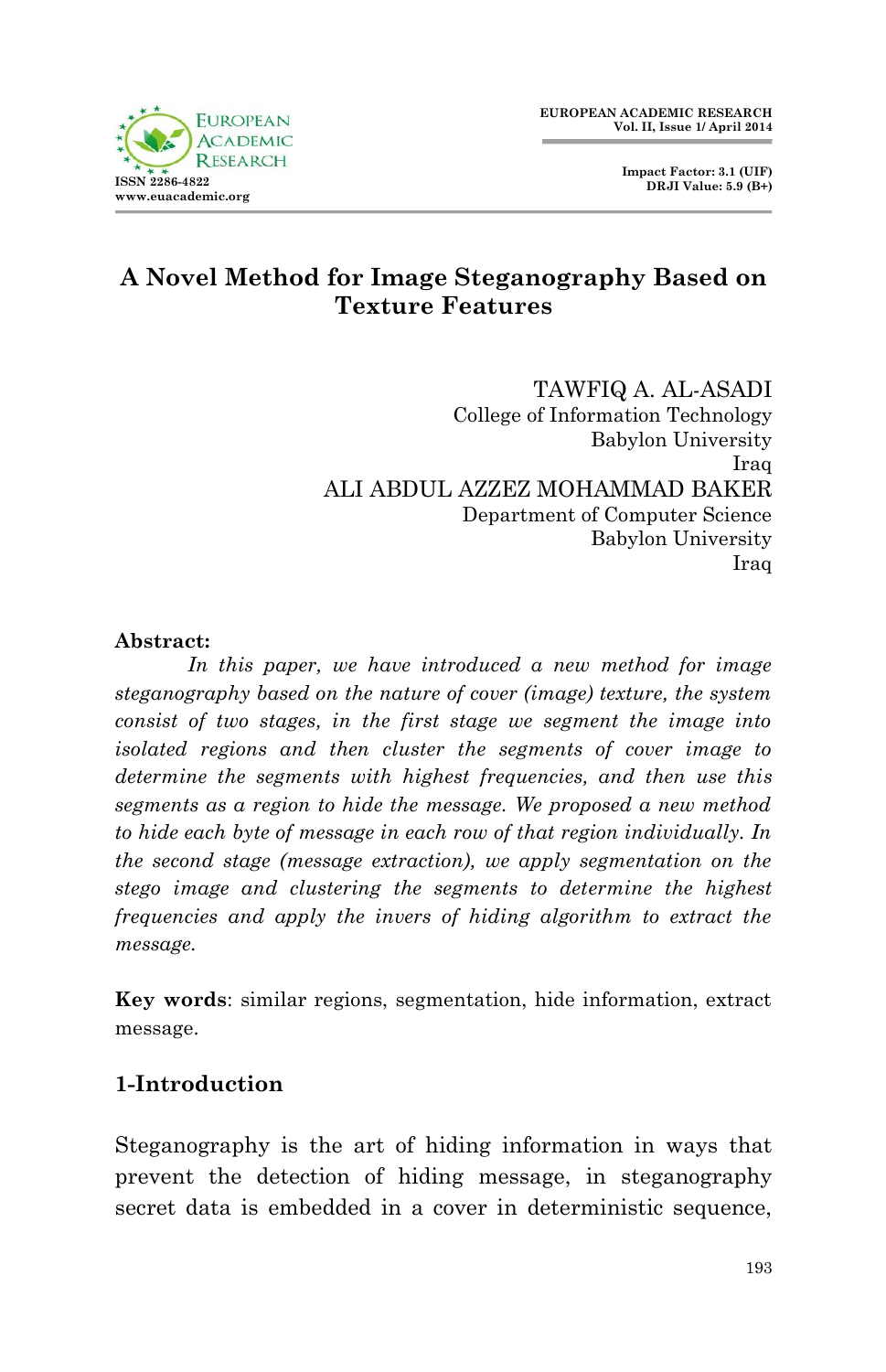there exist two types of materials in steganography which are message and carrier, Message is the secret data that should be hidden and carrier is the material that takes the message in it.

There are many applications for steganography which are military, diplomatic and personal applications. There are three principles to determine the effectiveness of steganography technique which are

- 1- The size of message.
- 2- The difficulty of detect message.
- 3- The difficulty of alter the message.

Steganography can be classified into three types:

- 1- Pure steganography which hide information (message) directly in cover in deterministic sequence without use key so this sequence must be known for both sender and receiver.
- 2- Symmetric key steganography which hide message in cover by using secret key and the key must be known for both sender and receiver.
- 3- Public key steganography which hide message in cover by using two keys (secret and public) first one used in hiding and the second used in extract message.

#### **2-Proposed system**

In general, the proposed system as illustrated in figure(1) consist of two stages, first one is Message hiding stage in similar regions and the second stage is Extract Message stage.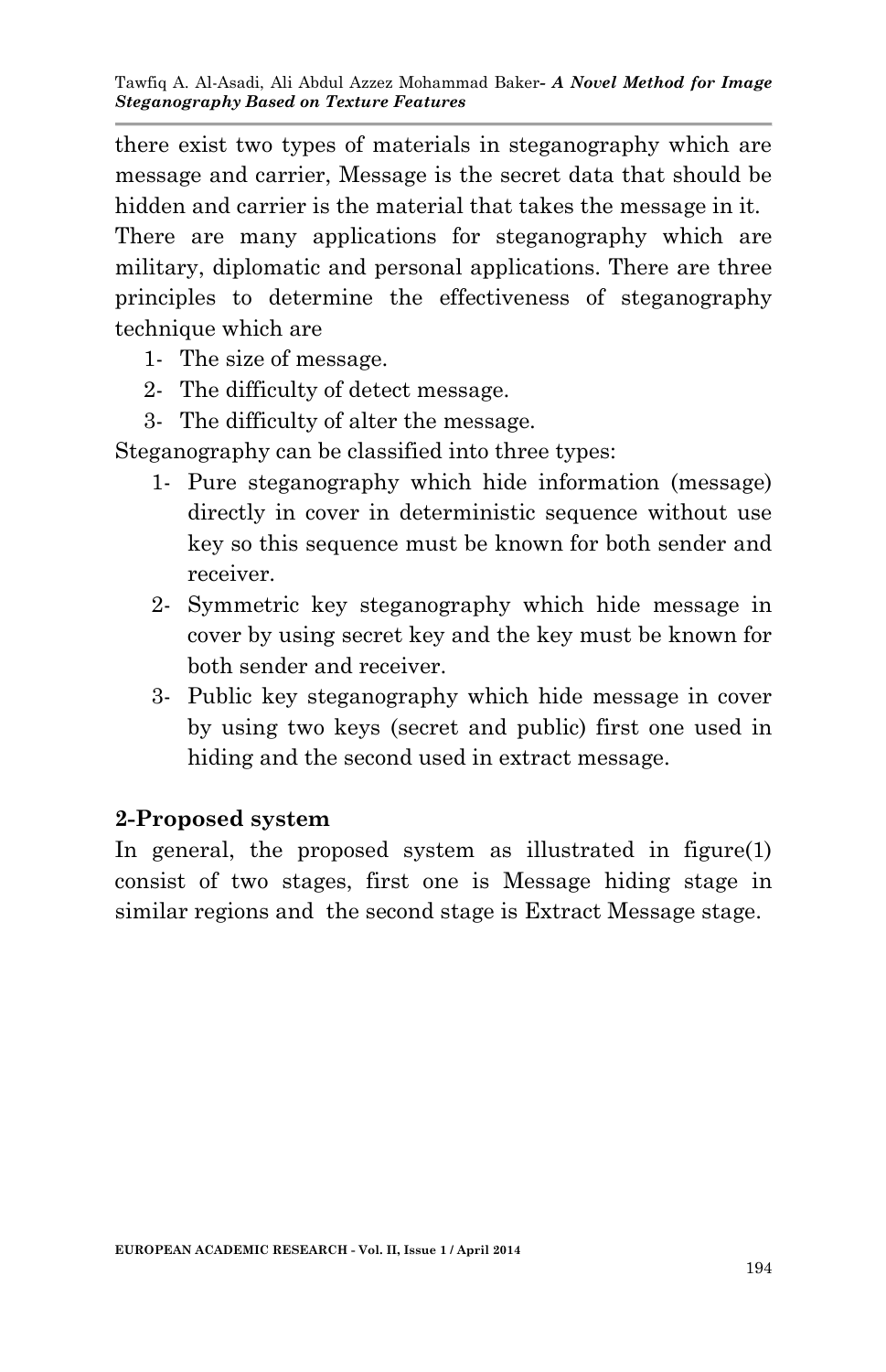

Tawfiq A. Al-Asadi, Ali Abdul Azzez Mohammad Baker*- A Novel Method for Image Steganography Based on Texture Features*

**EUROPEAN ACADEMIC RESEARCH - Vol. II, Issue 1 / April 2014**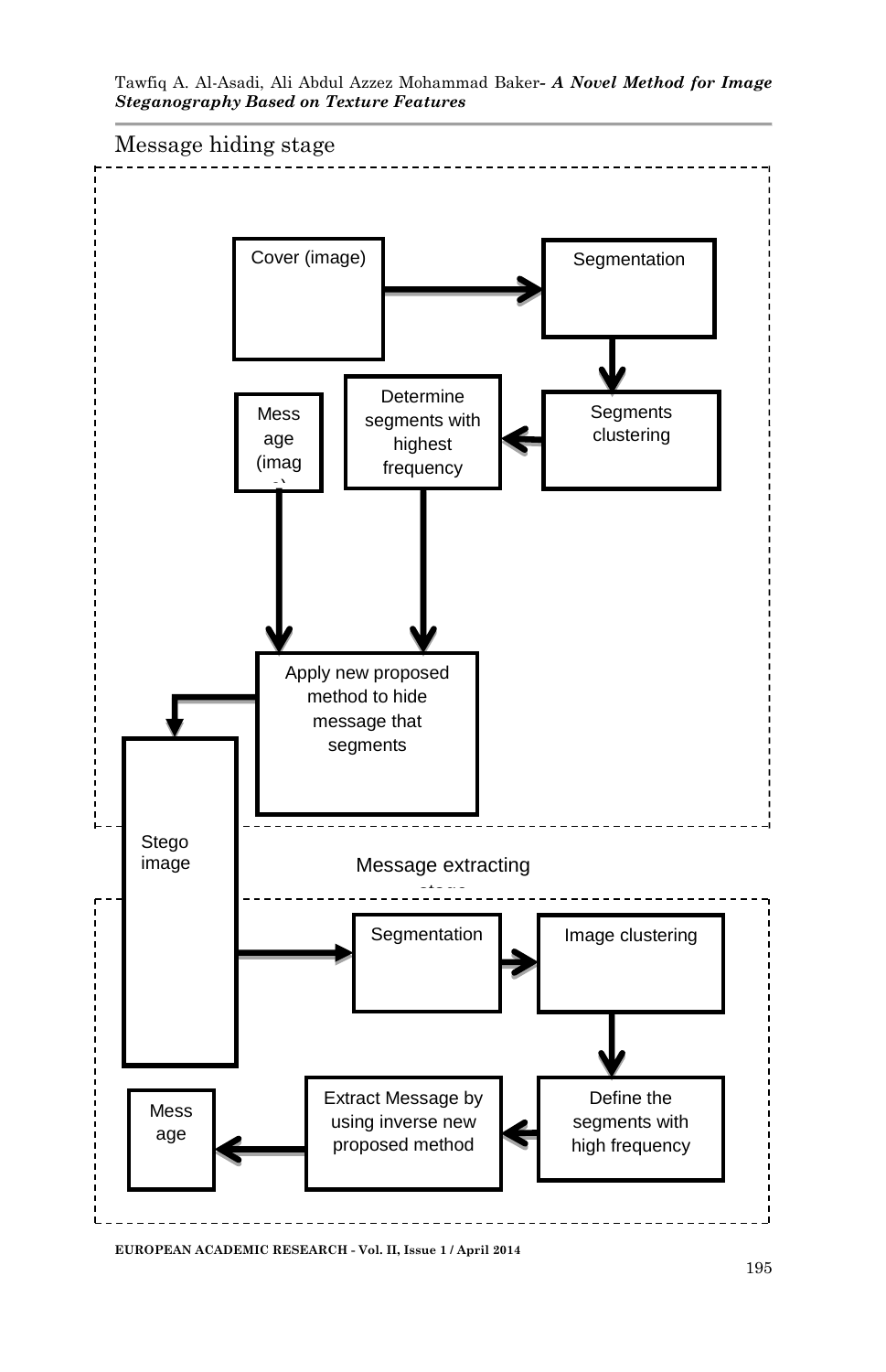Figure (1) block diagram of proposed system

# **2.1-Message hiding stage**

This stage is divided into the following steps:-

1- image segmentation into isolated regions.

2- clustering of segments and define the segments with highest frequencies(to hide in).

3-Hide information by using new algorithm.

# **2.1.1-Image segmentation**

In this step the image will be divided into isolated regions using edge detect segmentation, we firstly divided 24-bits RGB image into three bands (red, green, blue) then we used red component image in steps before hiding step. Initially this image translated to binary using global threshold by the following states

1-Select initial threshold (T) as the mean of the image.

2-Segment the image into black and white pixels using initial threshold (T)

3-Compute the mean of black and white segments (m1, m2).

4-Compute the new threshold (T)

 $T=0.5*(m1+m2)$  (1)

5-Repeat states 2-4 until initial (T) =new (T) or the difference between them is smaller than specific value  $(T_0)$ .

After that edges detected by simple gradient method on binary image with vertical and horizontal masks as illustrated in figure (2). (SumitTandon, 2005)



## **Vertical mask horizontal mask Figure (2) masks for edge detect**

If binary image  $(i, j+1)$  - binary image  $(i, j)$  =255 then pixel  $(i, j)$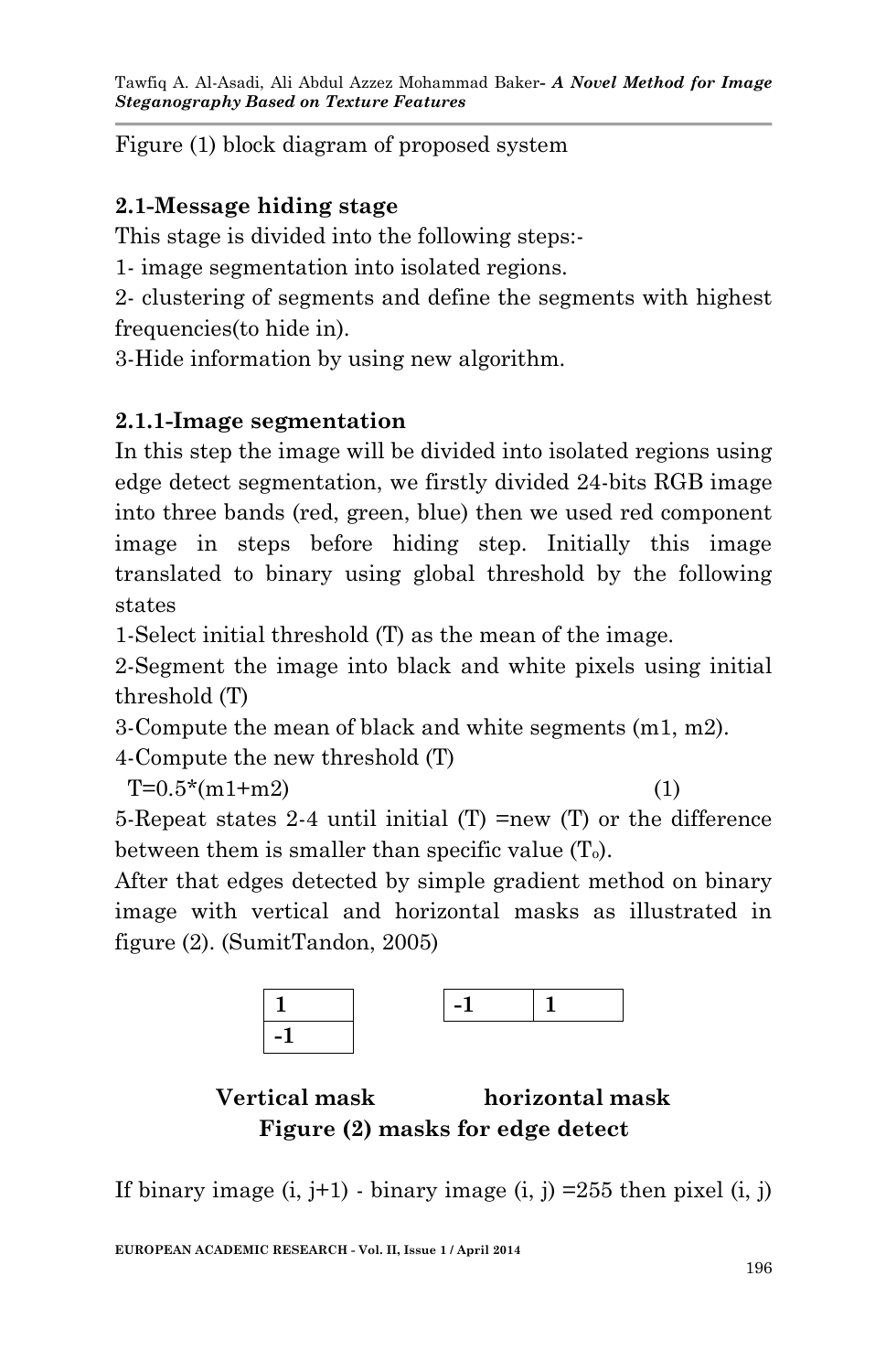Tawfiq A. Al-Asadi, Ali Abdul Azzez Mohammad Baker*- A Novel Method for Image Steganography Based on Texture Features*

is edge (boundary) pixel.

If binary image  $(i, j)$  - binary image  $(i-1, j)$  =255 then pixel (i, j) is edge pixel Figure (3b) show edges detect for tiger image, When edge detected we divided image into isolated regions ,as shown in figure(3c,3d), by collecting the pixels inside each closed boundary to construct each region with label for this region.



**d- Region drawing e- (blue) high frequent regions Figure (3) determine high frequent regions**

#### **2.1.2- Clustering of segments**

After segmentation step we calculate the mean for each region by divided the summation of red level for each segment by the number of pixels in this segment, then we

- 1- divided the regions into specific number of classes (we choose five classes) and initially we select random center for each class  $(c_1, c_2, c_3, c_4, c_5)$
- 2- Calculate the Euclidian distance from each region to each center of five and move this region to class with shortest distance and repeat this process with all regions in image, until each region become in specific class.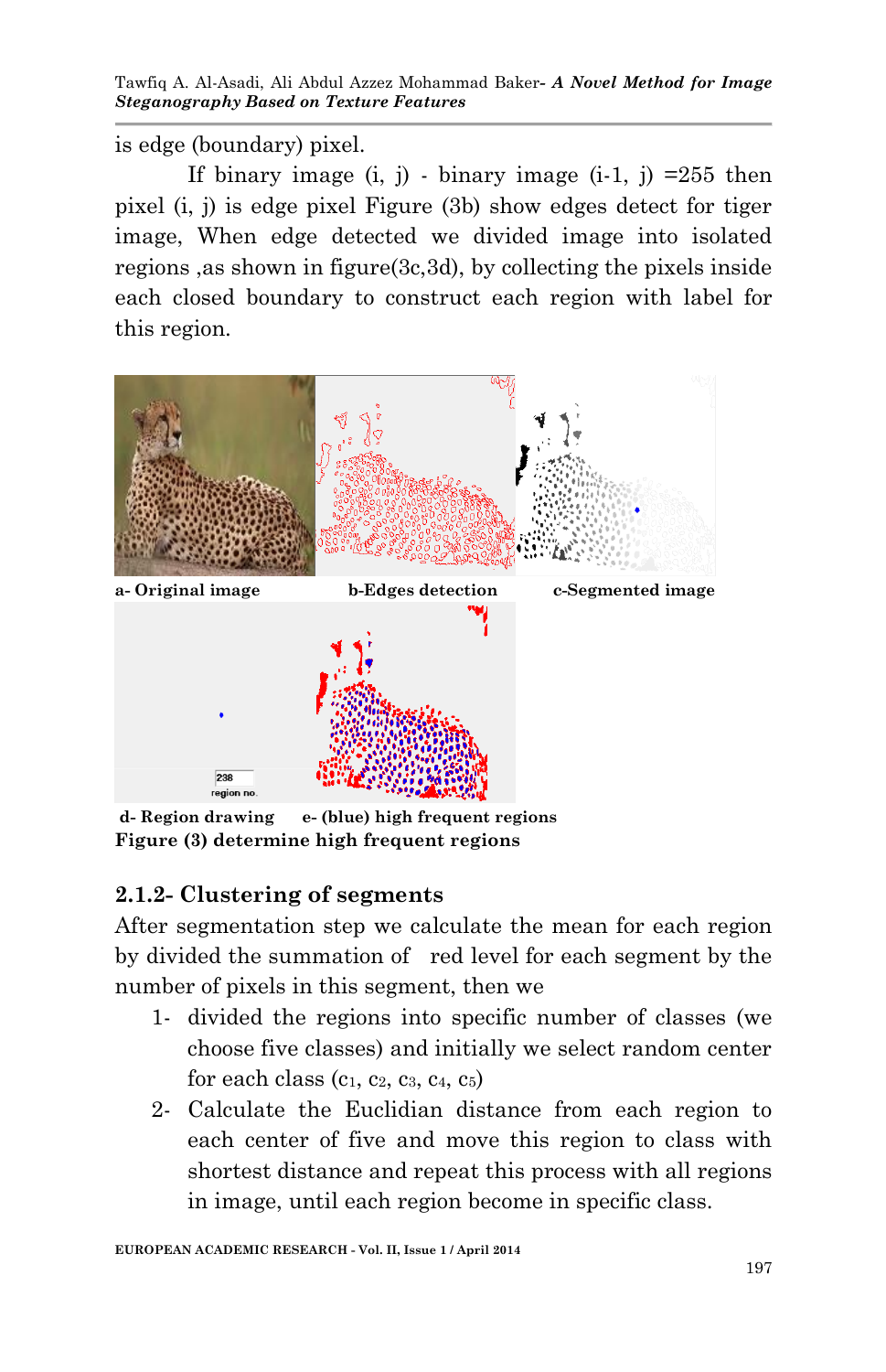- 3- Correct the center of classes by dividing the summation of mean for each region in specific class by number of regions in this class.
- 4- Repeat step2 and 3 until no change in classes center, then we select the cluster with highest number of segments to hide in.

## **2.1.3-Hide message in the regions of highest frequency**

After we detect similar regions to hide in. We used a new technique to hide message in tiger image into similar regions in green and blue bands of image by applying the following algorithm for each region

## **Hiding algorithm**

Input: segments with highest frequencies, message (image).

Output: stego image

Begin

For i=1 to number of rows in region do

If all row (i) pixels  $\leq$  value of boundary then

Call function to calculate mean of row (i) pixels.

 Covert all row (i) pixels to be equal the mean except the boundary pixels.

Convert the mean value into binary representation.

Save the mean value in the first pixel of row (i).

 Calculate the KMSB (the number of most significant Bits which equal zero)

 Hide each bit from message in each Byte of row (i) (in the Reset of 8- KMSB bits)

End if

End for

End algorithm.

When we apply this algorithm the following states must be checked

1- If all pixels in the row equal to boundary value then the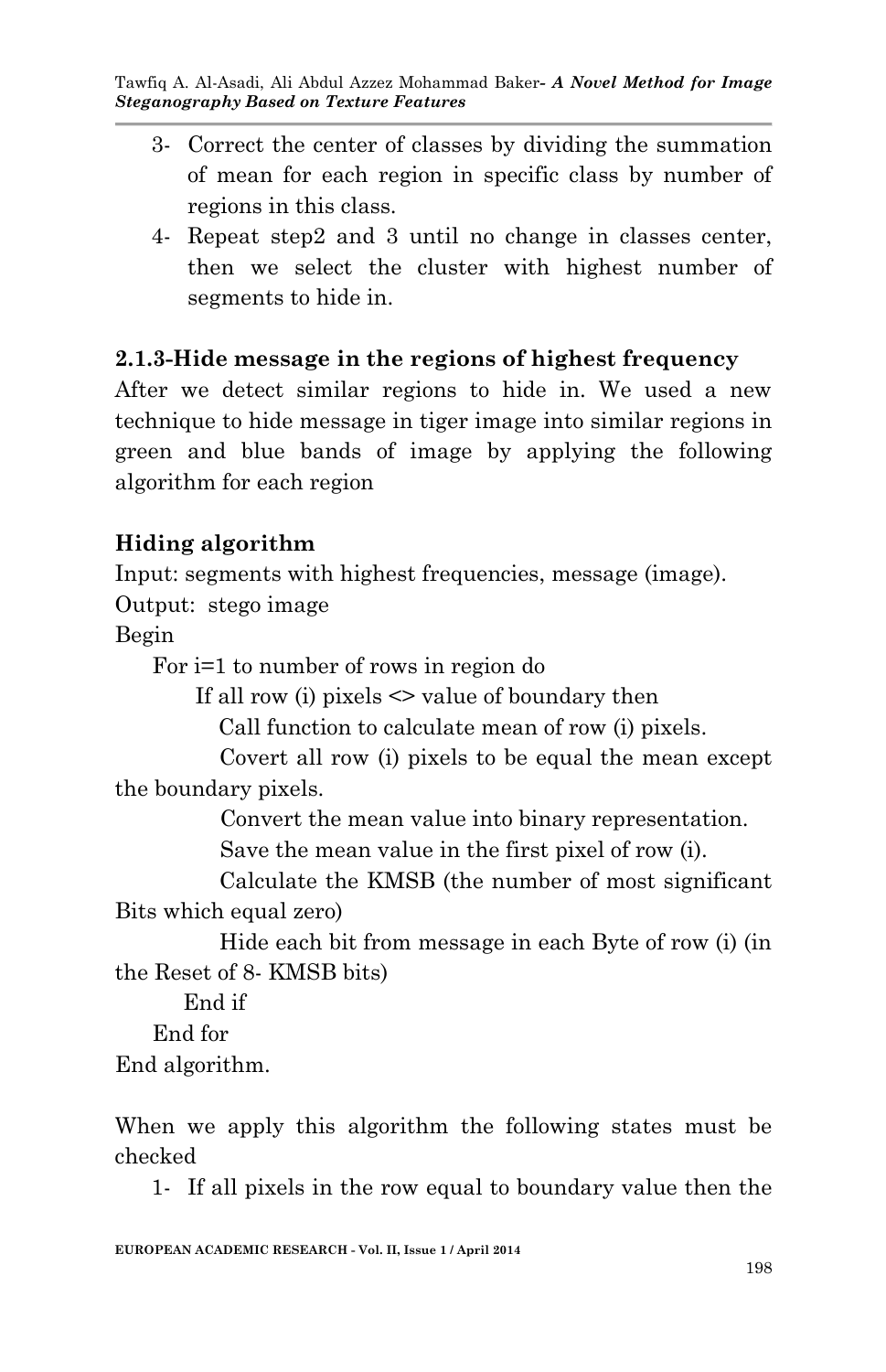row must be neglected.

- 2- We leave first and last values of each row because they are edge.
- 3- For each row verify the two conditions above
- A- Calculate the mean of row pixels.
- B- Never hide in the first pixel of row.
- C- Convert the mean to binary number and perform the following

i-Calculate number of most significant bits equal to zero.

ii- Reduced these bits and hide in remaining bits of each pixels. For region in figure (4)

1-We ignore the first row because all pixels in this row are edge

Row

 $\mathbf{1}$  $\overline{2}$ 

3  $\overline{4}$ 

5

6

| Row            |  |
|----------------|--|
|                |  |
| $\overline{2}$ |  |
| 3              |  |
|                |  |
| 5              |  |
| 6.             |  |

 $\mathbf{1}$ 90

 $90$ 90

90

90

90

|    | Column number  |    |    |    |
|----|----------------|----|----|----|
| 1. | $\overline{2}$ | 3  | 4  | 5  |
| 90 | 90             | 90 | 90 |    |
| 90 | 81             | 85 | 90 |    |
| 90 | 55             | 50 | 54 | 90 |
| 90 | 80             | 82 | 84 | 90 |
| 90 | 78             | 80 | 82 | 90 |
| 90 | 90             | 90 | 90 | 90 |

|    | Column number  |    |    |    |  |  |
|----|----------------|----|----|----|--|--|
| 1  | $\overline{2}$ | 3  | 4  | 5  |  |  |
| 90 | 90             | 90 | 90 |    |  |  |
| 90 | 83             | 83 | 90 |    |  |  |
| 90 | 53             | 53 | 53 | 90 |  |  |
| 90 | 82             | 82 | 82 | 90 |  |  |
| 90 | 80             | 80 | 80 | 90 |  |  |
| 90 | 90             | 90 | 90 | 90 |  |  |

**a-Random region b-apply algorithm Figure (4) example of region to apply algorithm**

2-For second row mean of pixels (not boundary) equal to  $((81+85)/2)$  =83 which represented in binary

Then we found that the number of MSBs equal to zero is (1) then the number of bits will be used in hiding information equal to (7) and we hide only in pixel in column number (3), we let pixel in column (2) as guide to retrieve information in second stage.

For third row the mean of pixels equal to  $((55+54+50)/3)$ =53, in the same way we hide in six least significant bits of pixels in column (3) and (4) only.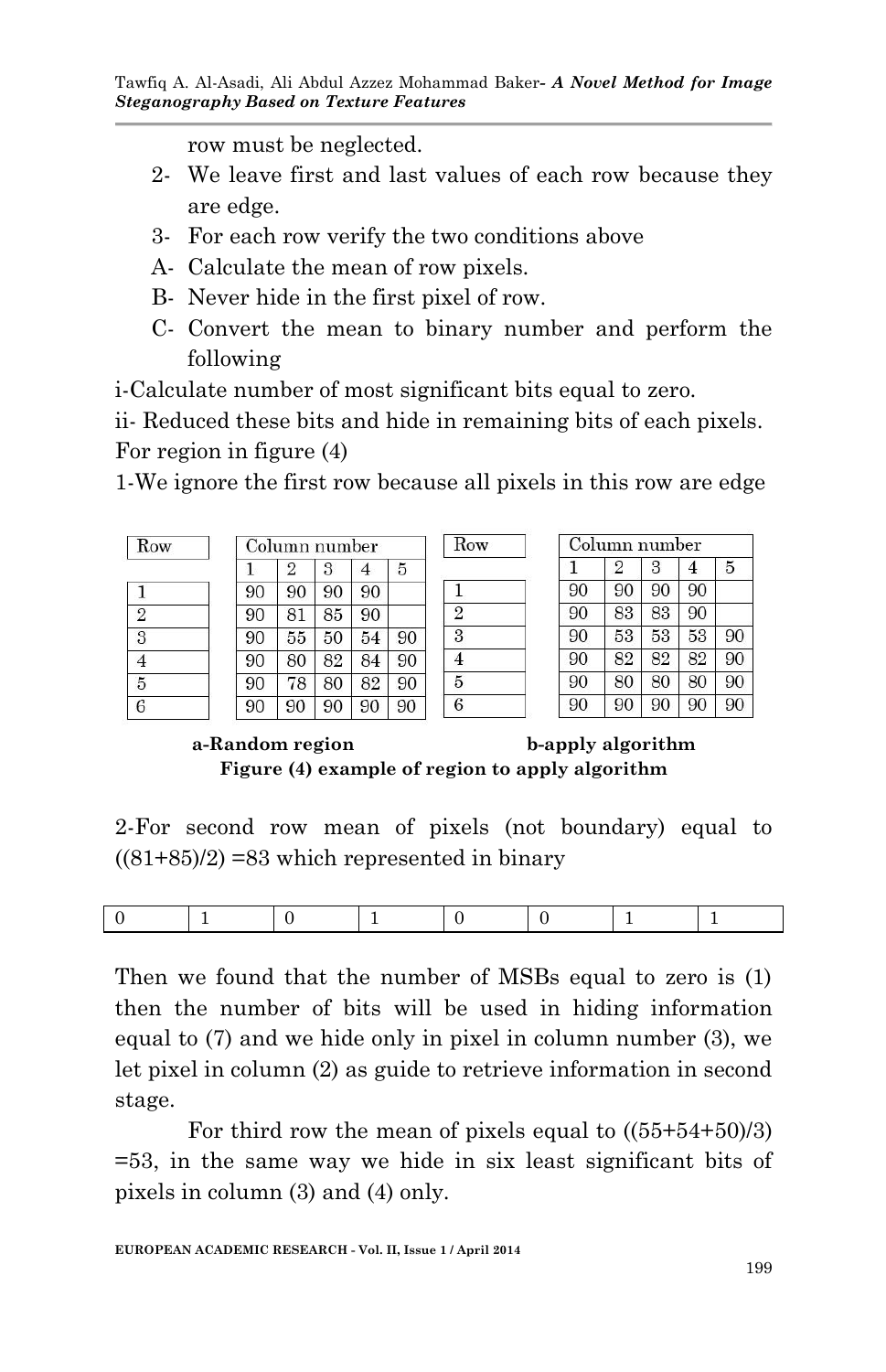Tawfiq A. Al-Asadi, Ali Abdul Azzez Mohammad Baker*- A Novel Method for Image Steganography Based on Texture Features*

|--|--|

#### **2.2-Extract message stage**

In second stage we applying the same techniques used in section 2.1.1and2.1.2 for image segmentation, clustering of segments, and determine the high frequent regions for extract information from it, this mean that The second stage for extract information from highest frequent regions in image consist of the following steps:-

- 1- Image segmentation.
- 2- Clustering of segments.
- 3- High frequent regions detection (to extract message).
- 4- Extract message from this regions.

In same way when we need to extract message from stego image we read the first pixel in each row in useless regions then from this value we know the number of pixels used in hiding information by converting this value to binary and calculating the number of MSBs equal to zero, from this value we determined number of bits used in information hiding.

#### **3-Experiment Results**

Figure (5) explain the results of proposed system, Dimensions of original and stego images are (360 \* 328) and dimensions of message image are (72\*84) Peak signal to noise ratio for this state is (38.74) which is calculated using equation (2).

#### $SNR_{\rm peak}$

$$
= 10 \log_{10} \frac{(L-1)2}{\frac{1}{N^2} \sum_{r=0}^{n-1} \sum_{c=0}^{n-1} [g(r, c) - I(r, c)]^2}
$$
(2)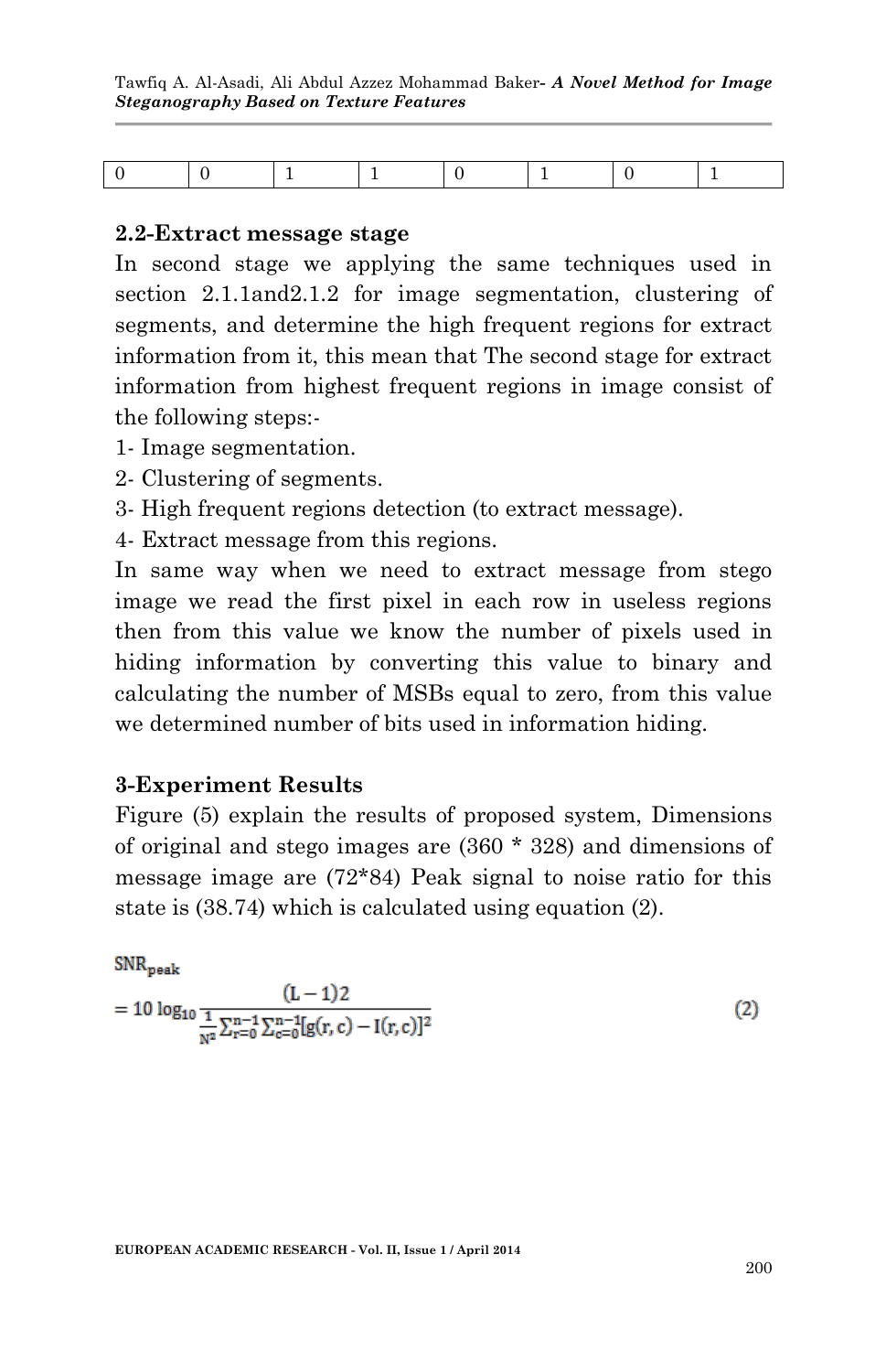Tawfiq A. Al-Asadi, Ali Abdul Azzez Mohammad Baker*- A Novel Method for Image Steganography Based on Texture Features*



**a.original image b. message c.stego image Figure (5) result (1) of proposed system**

In figure (6) Dimensions of original and stego images are (396\*336) and dimensions of message image are (84\*80) Peak signal to noise ratio for this state is (38.14).



**a.original image b. message c.stego image Figure (6) result (2) of proposed system**

In figure (7) Dimensions of original and stego images are (552\*340) and dimensions of message image are (104\*108) Peak signal to noise ratio for this state is (34.99).



**a.original image b. message c.stego image Figure (7) result (3) of proposed system**

**EUROPEAN ACADEMIC RESEARCH - Vol. II, Issue 1 / April 2014**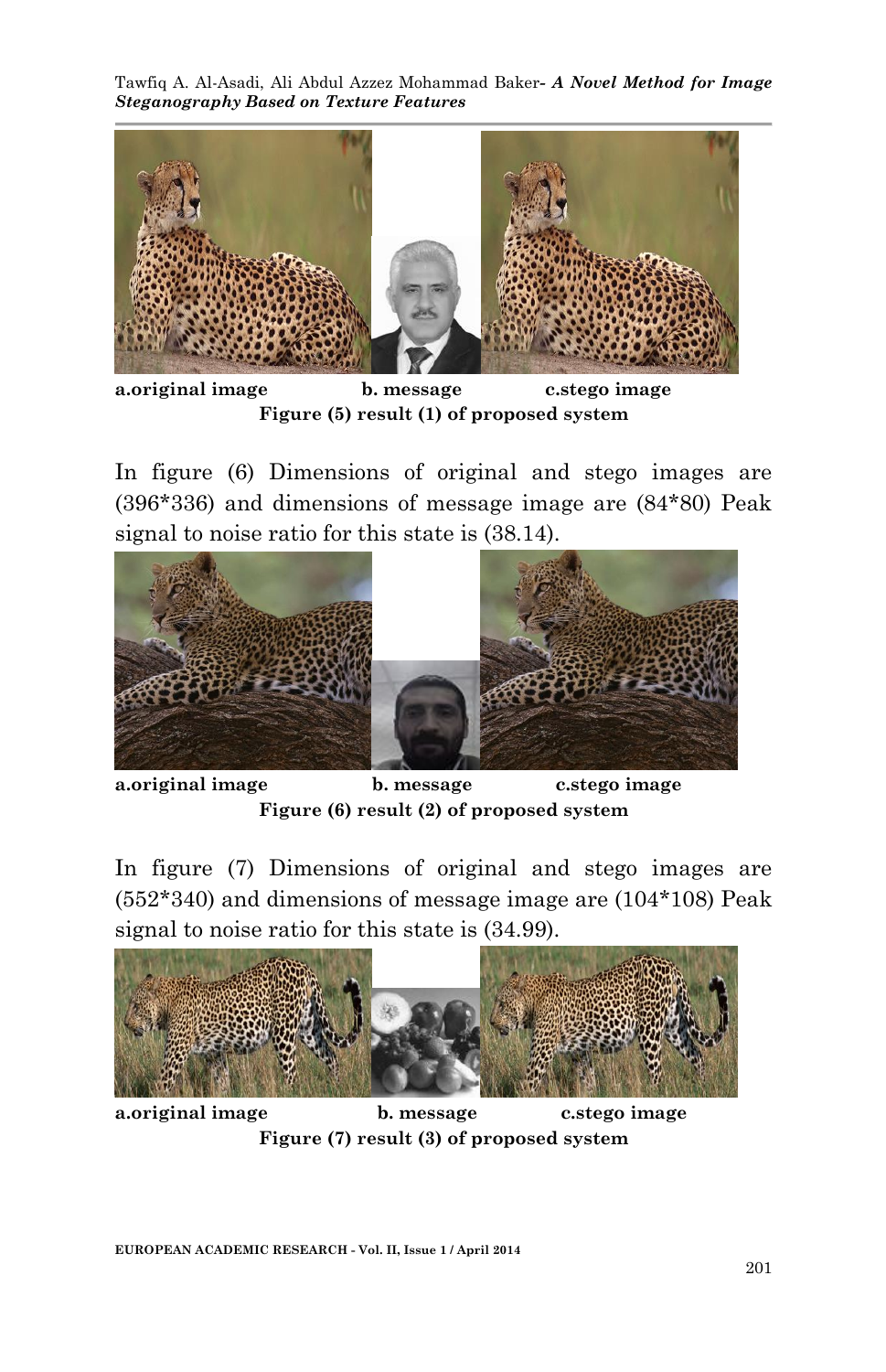### **4-Conclusion**

1-the similarity regions detected from red band and information will be hide in green and blue bands to avoid change of similarity regions when we hide in red band, so the red band will be used as a guide to detect similar regions.

2-Hides of information don't alter the visible features of image so the image effect on image will be non-visible.

3-Segmentation of image is the key for sound results, any way lead to under segmentation cause to merge many regions in one region which effect in reducing total number of pixel available for hiding information while the results of over segmentation make the positions of pixels used in hide information more randomize but may alter the similarity between regions so good result depend on good segmentation.

#### **BIBLIOGRAPHY:**

- Cole, Eric and Ronald D. Krutz. 2003. *Hiding in plain sight: Steganography and the art of covert communication.* Indianapolis, IN: Wiley.
- De Sa, J. P. Marques. 2001. *Pattern Recognition: Concepts, Methods and Applications.* Springer.
- Garg, Sanjay and Ramesh Chandra Jain. 2006. "Variations of k-mean algorithm: A study for high-dimensional large data sets." *Information Technology Journal* 5(6): 1132- 1135.
- Kumar, Arvind and Km. Pooja. 2010. "Steganography-A data hiding technique." *IGCA.* 9(7): 19-23.
- Tandon, Sumit. 2005. "Edge detection." Course # EE6358 Computer Vision. University of Texas at Arlington.
- Umamaheswari, M., S. Sivasubramanian and S. Pandiarajan. 2010. "Analysis of different steganographic algorithms for secured data hiding." *IJCSNS* 10(8): 154-160.